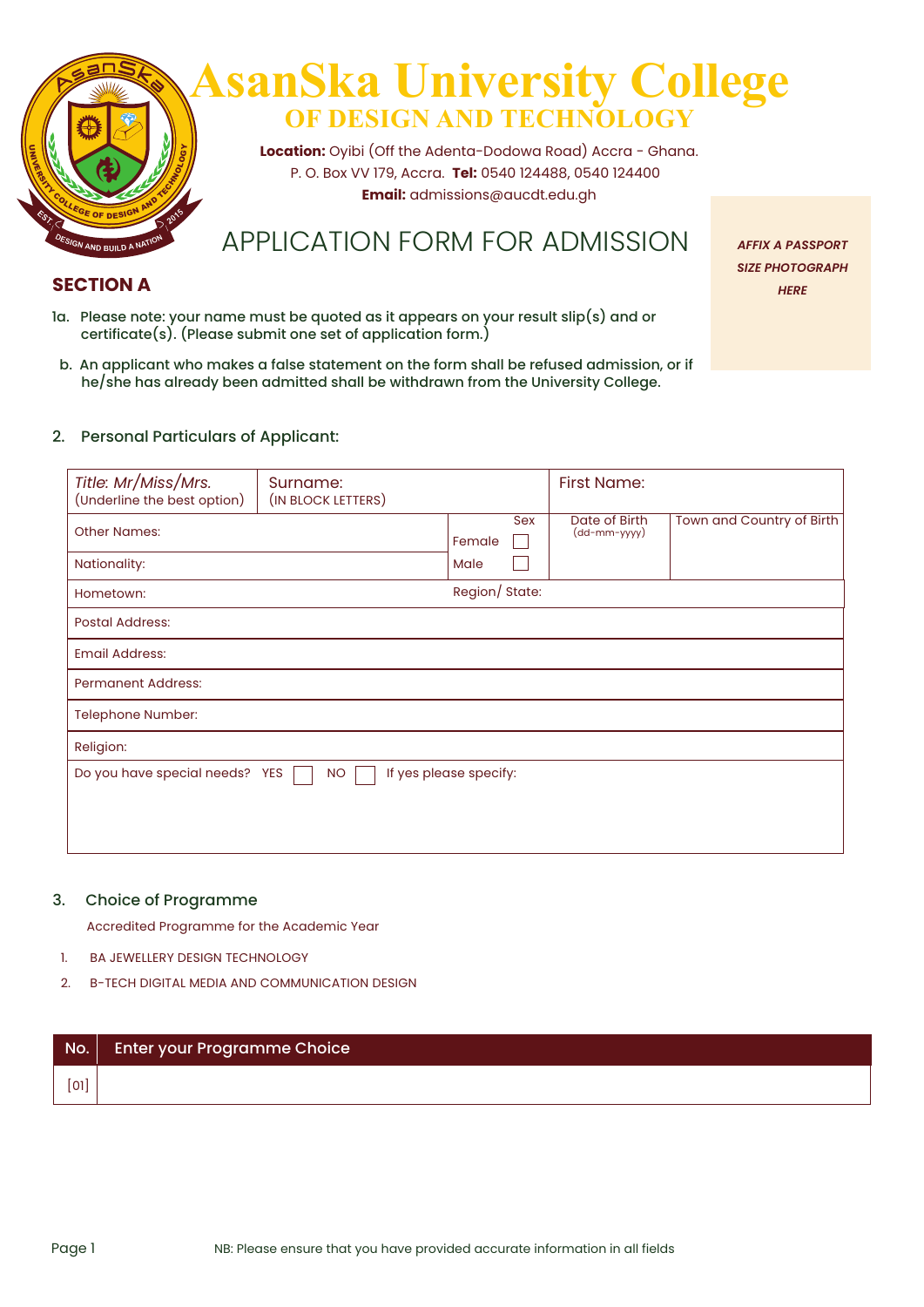#### 4. Educational Background

| No. | <b>Name of Institution</b> | Location | Date of Attendance<br><b>From</b> | (Month/Year)<br>To | Qualification |
|-----|----------------------------|----------|-----------------------------------|--------------------|---------------|
|     |                            |          |                                   |                    |               |
|     |                            |          |                                   |                    |               |
|     |                            |          |                                   |                    |               |

### 5. EXAMINATIONS TAKEN (Attach all certificates where applicable)

*(a) SSSCE/WASSCE*

Fill in the table with information about Exam Type taken, Index Number, Date and Subjects taken with numerical and/or alphabetical grading and dates - attach Certified True Copies of Certificates)

| <b>First Attempt</b> |       | <b>Second Attempt</b> |       | <b>Third Attempt</b> |       |
|----------------------|-------|-----------------------|-------|----------------------|-------|
| Exams Taken:         |       | Exams Taken:          |       | <b>Exams Taken:</b>  |       |
| Index No:            |       | Index No:             |       | Index No:            |       |
| Month/Year:          |       | Month/Year:           |       | Month/Year:          |       |
| Subject              | Grade | Subject               | Grade | Subject              | Grade |
|                      |       |                       |       |                      |       |
|                      |       |                       |       |                      |       |
|                      |       |                       |       |                      |       |
|                      |       |                       |       |                      |       |
|                      |       |                       |       |                      |       |
|                      |       |                       |       |                      |       |
|                      |       |                       |       |                      |       |
|                      |       |                       |       |                      |       |

## *(b) School Certificate/G.C.E Ordinary and/or Advanced Level (Underline where applicable)*

Fill in the table with information about Exam Type taken, Index Number, Date and Subjects taken with numerical and/or alphabetical grading and dates - attach Certified True Copies of Certificates)

| <b>First Attempt</b> |       | <b>Second Attempt</b> |       | <b>Third Attempt</b> |       |
|----------------------|-------|-----------------------|-------|----------------------|-------|
| Exams Taken:         |       | Exams Taken:          |       | Exams Taken:         |       |
| Index No:            |       | Index No:             |       | Index No:            |       |
| Month/Year:          |       | Month/Year:           |       | Month/Year:          |       |
| Subject              | Grade | Subject               | Grade | <b>Subject</b>       | Grade |
|                      |       |                       |       |                      |       |
|                      |       |                       |       |                      |       |
|                      |       |                       |       |                      |       |
|                      |       |                       |       |                      |       |
|                      |       |                       |       |                      |       |
|                      |       |                       |       |                      |       |
|                      |       |                       |       |                      |       |
|                      |       |                       |       |                      |       |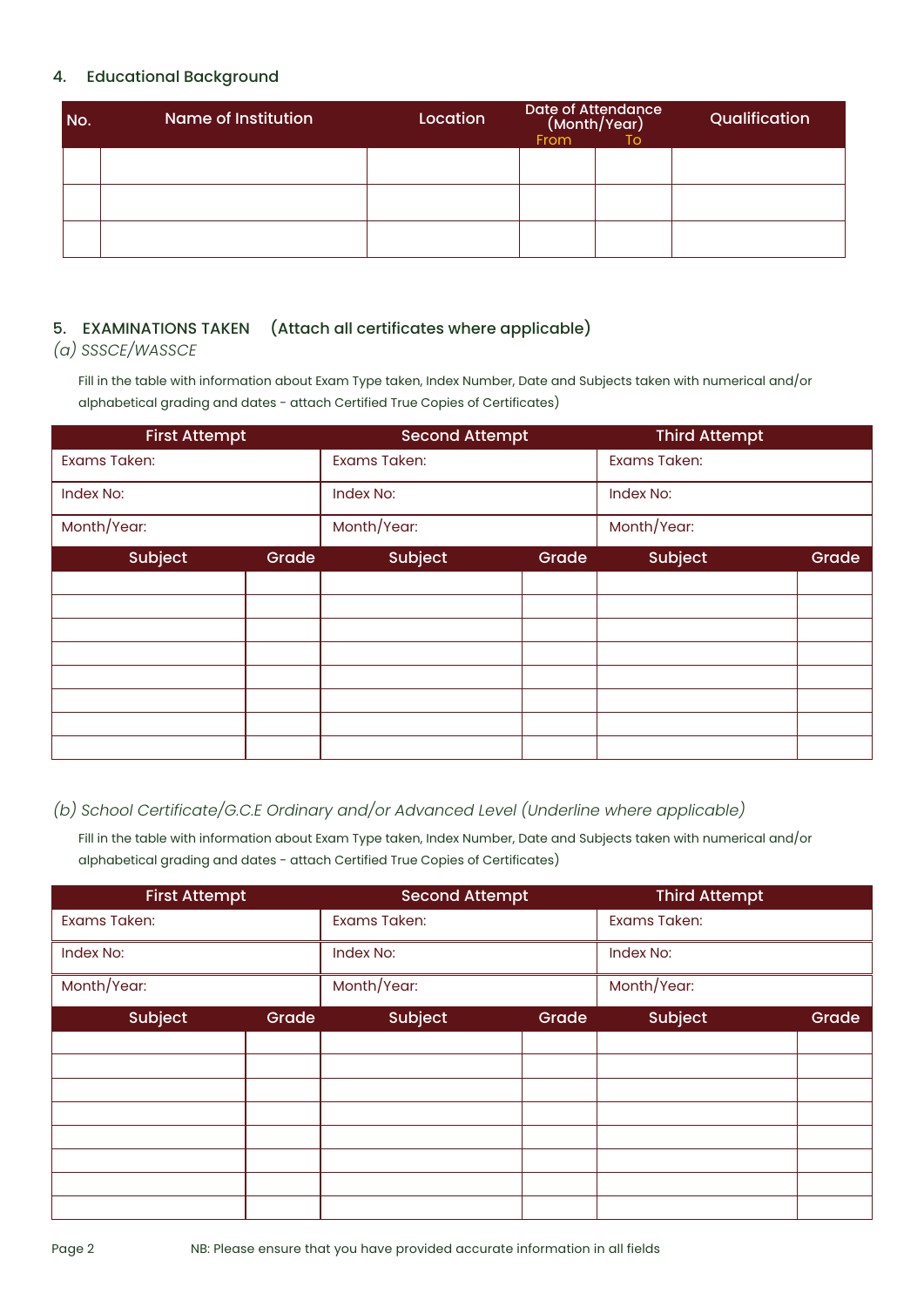#### *(c) Mature Applicants*

Mature Applicant: Applicant should be 25 years and above; should be able to read and write good English; and should pass the entrance exams and/or interview.

Tick if you are applying as a Mature Applicant

#### *Employment History \*For Mature Applicants Only*

| *Mature applicant to fill this portion if there is any information. |  |
|---------------------------------------------------------------------|--|
|                                                                     |  |

# **SECTION B: Particulars of Parents/ Guardians/ Sponsor:**

Telephone Number: Email:

Address:

| Rev/Dr/Mr/Mrs/Miss:<br>(Underline best option) | Surname: |                            |
|------------------------------------------------|----------|----------------------------|
| <b>First Name:</b>                             |          |                            |
| <b>Other Names:</b>                            |          |                            |
| <b>Permanent Postal Address:</b>               |          | Relationship to Applicant: |
| Occupation:                                    |          | Telephone number:          |
| <b>Email Address:</b>                          |          |                            |

# **SECTION C: Financing your Study: (Source of funding: Tick [ ] the appropriate box) √**

...........................................................................................................................................................................................................................................................................................................

| 1. Student Loan Trust () | 2. Self Financing () |
|--------------------------|----------------------|
| 3. Scholarship ()        | 4. Others ()         |
|                          |                      |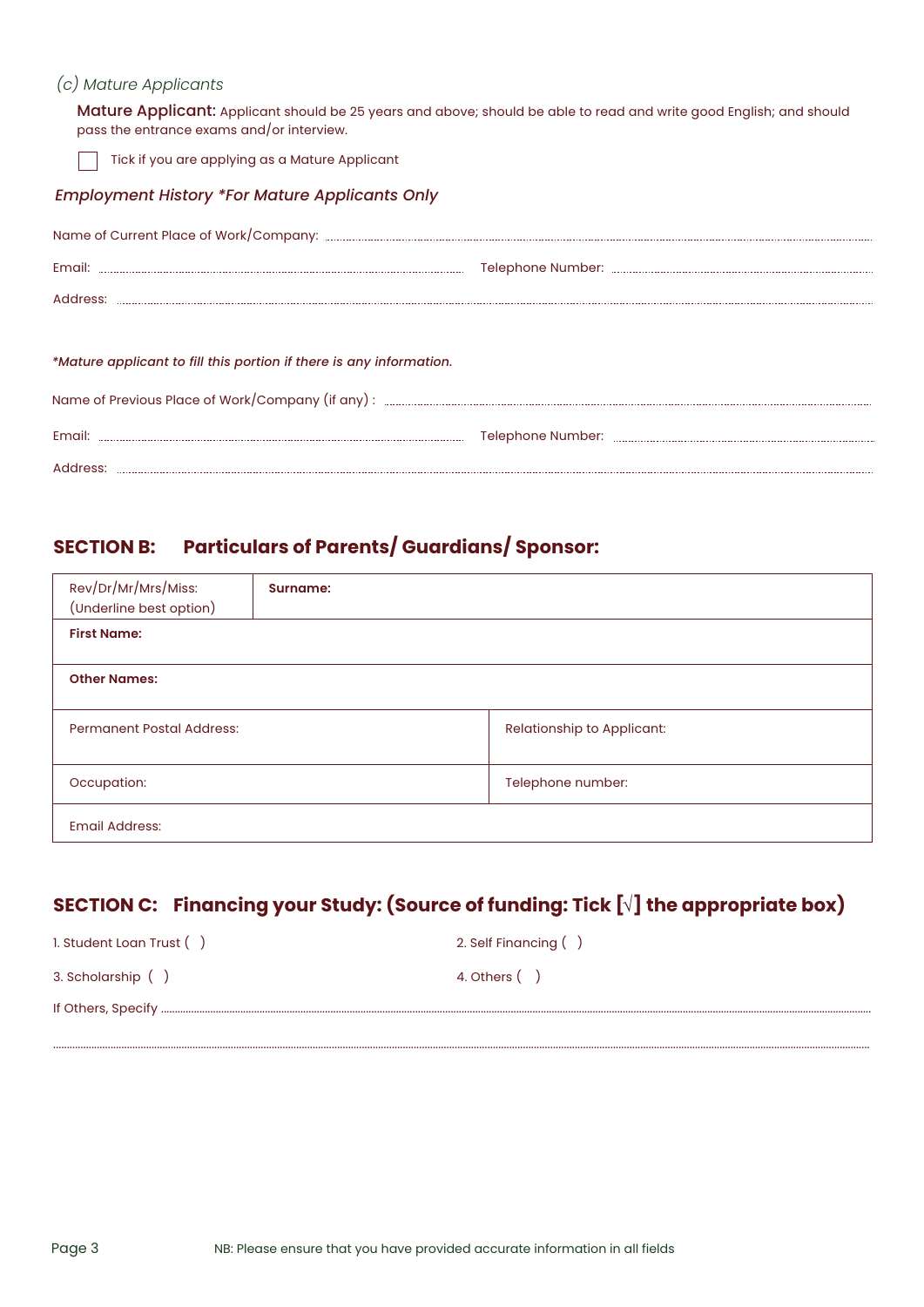# **SECTION D: Previous Attendance at a University/College**

| a. Have you ever enrolled in a University? Yes [ ] No [ ].<br>If Yes answer the following. |
|--------------------------------------------------------------------------------------------|
|                                                                                            |
|                                                                                            |
|                                                                                            |
|                                                                                            |
| f. Reason(s) for leaving the University                                                    |
|                                                                                            |
|                                                                                            |
|                                                                                            |
|                                                                                            |
|                                                                                            |
|                                                                                            |

## **SECTION E**

| <b>DECLARATION BY APPLICANT</b><br>a.                                                                                                                                                         |  |
|-----------------------------------------------------------------------------------------------------------------------------------------------------------------------------------------------|--|
| provided by me is true and correct, and that I could be denied admission, or be withdrawn from<br>the University College after admission, if any information on this form proves to be false. |  |
| Date:                                                                                                                                                                                         |  |

| b. | <b>CERTIFICATION</b>                                                                                       |
|----|------------------------------------------------------------------------------------------------------------|
|    | (To be certified by a public officer, for example: accountant, teacher, pastor etc.)                       |
|    | I certify that the photograph endorsed by me is a true likeness of the applicant Mr./ Mrs./ Ms.            |
|    |                                                                                                            |
|    | certificates and information submitted by the applicant and to the best of my knowledge, they are genuine. |
|    |                                                                                                            |
|    |                                                                                                            |
|    |                                                                                                            |
|    |                                                                                                            |
|    |                                                                                                            |
|    |                                                                                                            |
|    |                                                                                                            |
|    |                                                                                                            |